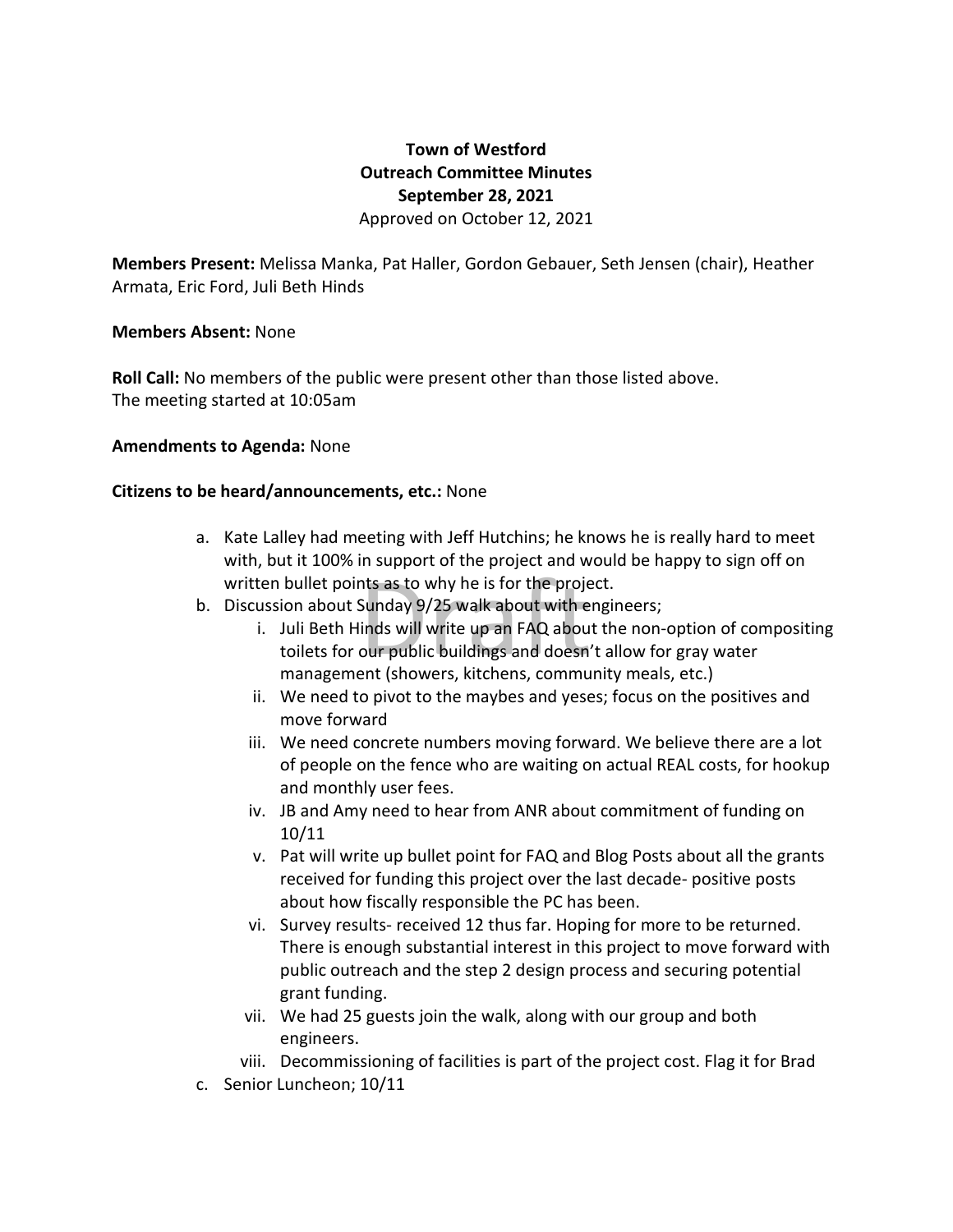- i. Seniors have confirmed our presence for the presentation around 12:45- 1pm.
- ii. 30-minute max presentation. Gordon will speak to the seniors. 10 minutes and then have questions.
- iii. Heather will provide dessert for 30 people and will drop off around 12pm
- iv. Four parts; what, why, how (timeline) and how much. Focus on saving of public buildings, lunches like the Senior Luncheon can continue to go on at RBMH (old system permitted in 1995- 460 gallons, 16 gallons per day, per person (caps at 28 people))
- v. Handout in 14-point font w/FAQs non-user area- Melissa will print out and bring. As well as the 5-6 page summary document. Eric will get the FAQs to Melissa for printing for 10/11 and 10/19.
- vi. Gordon, Pat, & Melissa will attend. Invited for the luncheon.
- d. Negative posts/comments
	- i. Gordon would like a list of those questions, along with quick answers, that our group can reference for future discussion when we are in meetings with folks. Pat will write that up for our internal use at meetings. Some are within the FAQs, some might be added, but this will be an easy document for us to use when responding to objections/negative comments.
- e. Public Meeting on 10/19
	- Meeting on 10/19<br>
	Eric started initial public outreach in the tow<br>
	published on 9/27<br>
	Eric working on tech portion; Owl, LCTV, IT p<br>
	meeting to be hybrid and promoted as such. i. Eric started initial public outreach in the town newsletter that was published on 9/27
	- ii. Eric working on tech portion; Owl, LCTV, IT person at WES. Goal is for
	- iii. This week, Eric will create FB event for 10/19 and on Website Event section. Melissa will share on FPF this week, written item in town newsletter. Flyers around town- Pat can help with that. Eric will see about getting posted on board at the entrance to the driveway (marque board).
	- iv. Slideshow for presentation; Seth has started the presentation. Will upload to Google Drive.
	- v. Better media photos for presentation; Amber Haller and maybe reach out to Marcus Pante for use of his drone?
	- vi. School will set up chairs. Pat will make sure they are distanced apart for social distancing. People will have to come up to microphone. Masks are required. Will have masks available. Please don't attend if you aren't feeling well.
	- vii. Online questions; they will be able to raise their hand and ask their question through zoom.
	- viii. We need someone at home, on Zoom, getting Heather feedback on if the system is working. Might be Melissa, but could be Heather's husband Pete (volunteered by Heather  $\Box$ )
	- ix. Removing masks to speak. Speaking from ground level, not the stage.